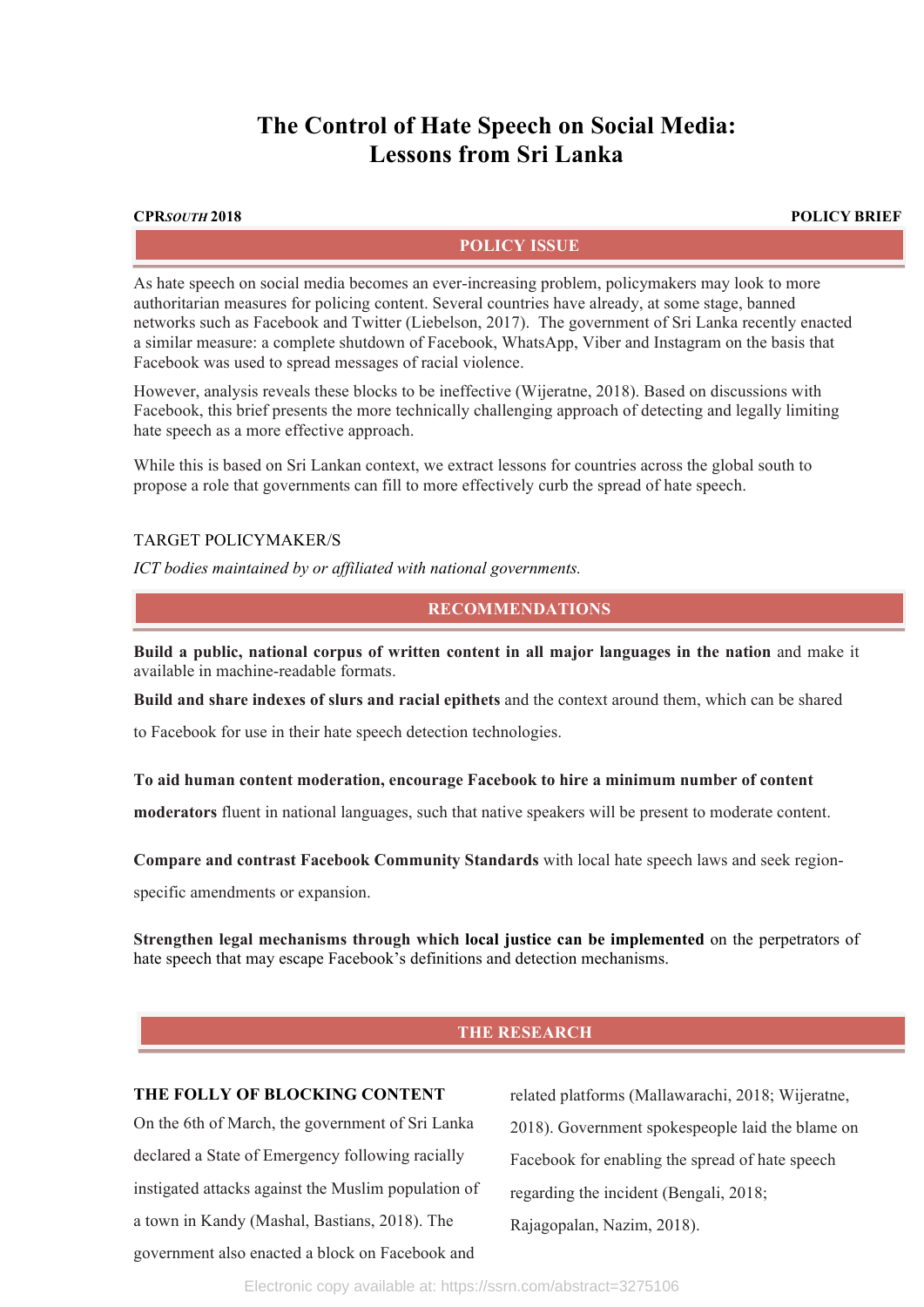However, analysis of the posting times of over 60,000 posts reveals this measure to be technically ineffective (Wijeratne, 2018).

Furthermore, the conversation between journalists, activists and media spokespeople on Twitter, which was left unblocked, suggested loss of political goodwill, fear regarding both the political control of social media (Wijeratne, 2018) and doubts about effectiveness of both Facebook to enforce its own policies (CPA, 2018).

These are outcomes posited in The Internet Society Perspectives on Internet Content Blocking: An Overview (Seidler, Robachevsky, 2017). The paper in question describes five possible ways in which to enact a block based on public policy considerations, and notes that these methods **don't**  solve the problem, as sufficiently motivated users can circumvent them with ease; they also **cause collateral damage**, as precise targeting is difficult; they **put users at risk**, by forcing even lawabiding citizens to take risky, alternate routes to access their communities; they **also drive services underground,** and away from the purview of both the platform and from law enforcement. Some of these user reactions were indeed observed in Sri Lanka, as Google searches for the keyword "VPN" - denoting a popular method of circumventing website blocks- rose dramatically across the island right from the start of the period of blocking.

This situation is not unique to Sri Lanka: similar incidents of hate speech, and similar user reactions have been making headlines across the world, notably in Myanmar (Taub, Fischer, 2018; Gillbert, 2018).

Perhaps the only state that can be said to have successfully implemented content blocking measures is China, as documented by Barme and Ye (1997), Zittrain and Edelman (2003), and Denyer (2016). It should be noted, however, that the efficacy is still technically questionable, and the Chinese implementation hinges on both powerful technical infrastructure, intimidation, authoritarian policies and networks of power brought on by the massive userbase the Chinese state controls (Waddell, 2016). The concluding argument, drawn from the Internet Society, is that:

*Where there is wide-ranging agreement on illegal content, the best solution to the problem is removal of the content at the source.*

# **THE DIFFICULTIES OF REMOVING HATE SPEECH AT THE SOURCE**

Facebook detects and removes hate speech on their platform primarily via two methods: when users of the platform report it, and via detection by their machine learning tools (Chen, 2014; Terdiman, 2018). Even so, as Sri Lanka demonstrated, these have not been entirely successful.

We posit that these are a result of three components: firstly the framework under which these efforts operate: the Facebook Community Standards (Facebook, 2018), a systematic framework for classifying hate speech under various criteria, with provisions for slurs, epithets, speech against protected groups, and various mechanisms for classifying the severity of a threat.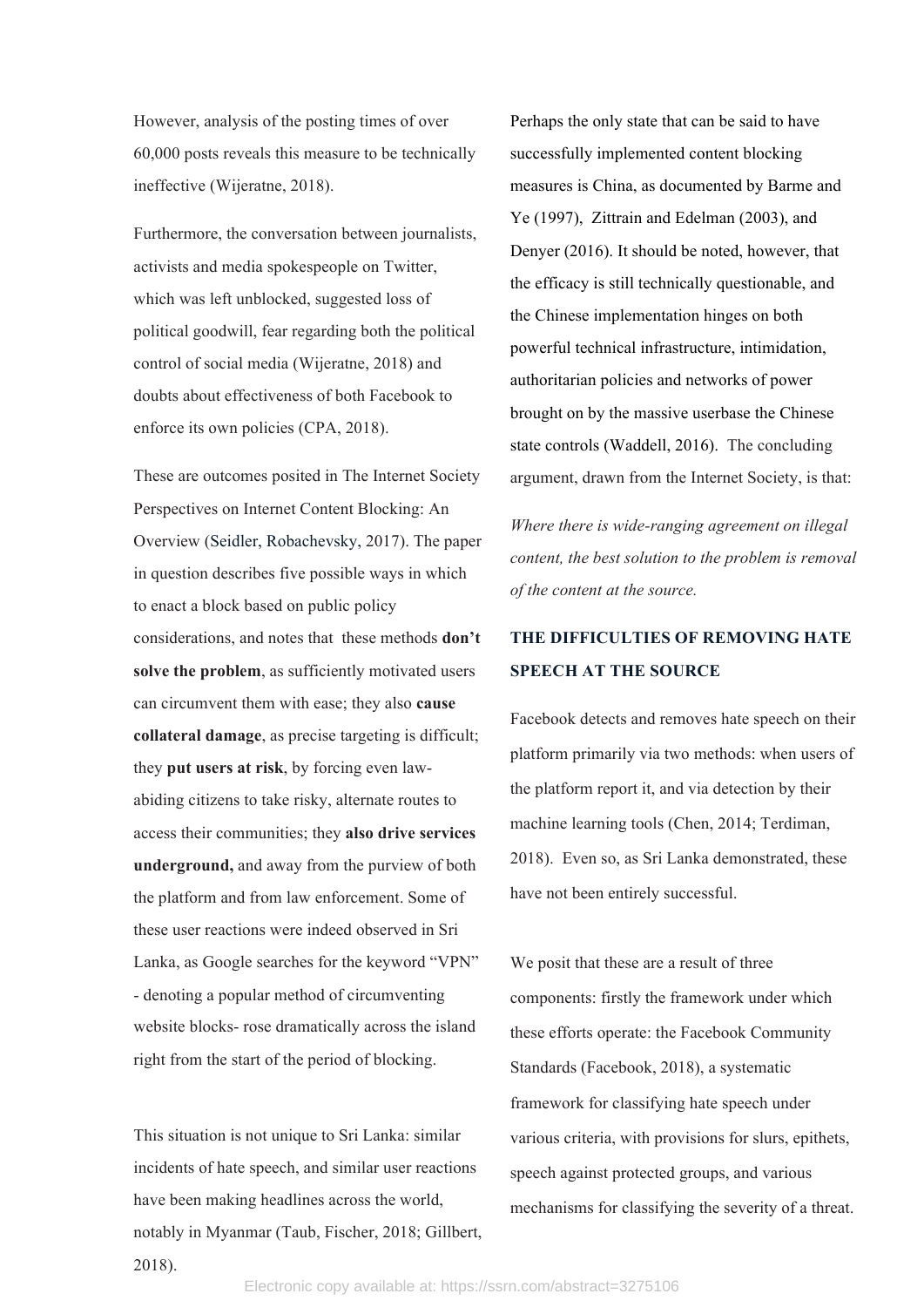Due to the lack of a universal definition of hate speech, there are mismatches between this framework and national law. As a case in point, the ICCPR Act 56 of 2007 upheld by the Sri Lankan government mandates a non-bailable sentence with a maximum of ten years' imprisonment for any propagation of war. Facebook's Community Standards (2018) suggest that general calls to war, lacking specifics are of relatively low threat levels. This, and other parameters of Facebook policy (Propublica, 2017) prevent Facebook, even working at maximum capacity, from being a silver bullet solution to hate speech.

Thus, it is paramount that policymakers both understand the guidelines and work with Facebook and law enforcement to fill in region-specific gaps that such an international framework may be unable to resolve.

Secondly, we come to the human component: a lack of moderators fluent in a given language - or moderators unaware of the context in which a word might be deployed - lead to repercussions at national scales (Wong, 2017; Bengali, 2018).

Thirdly, we come to Facebook's hate speech detection via machine learning. One of the key requirements of effectively hate speech analysis are language resources. Much of the Global South is at a disadvantage here: most languages we use lack the digital lexicon required for computational analysis (Nakov and Ng, 2019; Wang, Nakov and Ng, 2016) - that is to say, they. Thus, if Facebook does not have the basic building blocks to analyze

content in our languages, they cannot impose scalable control of hate speech. However, given that Facebook is actively making investments in solving this issue, both on a technological and an educational fronts (Daily Mirror, 2018), it is our recommendation that policymakers seek to understand the challenges faced by platforms in implementing these measures and seek to aid these for regions under their purview.

#### **REFERENCES**

**Mashal, M., & Bastians, D. (2018, March 06). Sri Lanka Declares State of Emergency After Mob Attacks on Muslims. Retrieved from https://www.nytimes.com/2018/03/06/world/asia/sri-lankaanti-muslim-violence.html**

**Mallawarachi, B. (2018, March 07). Sri Lanka blocks social media as anti-Muslim rioting flares. Retrieved from https://www.apnews.com/f9ed5422ead44a97a40399c01771 dad3**

**Wijeratne, Y. (2018, March 19). The March 2018 Social Media Block: A 30,000 foot view. Retrieved from https://drive.google.com/file/d/1PcCLYh20K2a73iPGwmv ub-Ya16lwTQpL/view**

**Bengali, S. (2018, March 29). Muslims faced hatred and violence in Sri Lanka. Then Facebook came along and made things worse. Retrieved from http://www.latimes.com/world/asia/la-fg-srilankafacebook-20180329-story.html**

**Rajagopalan, M., & Nazim, A. (2018, April 7). "We Had To Stop Facebook": When Anti-Muslim Violence Goes Viral. Retrieved from https://www.buzzfeed.com/meghara/we-had-to-stop-**

**facebook-when-anti-muslim-violence-goes-viral**

**Taub, A., & Fisher, M. (2018, April 21). Where Countries Are Tinderboxes and Facebook Is a Match. Retrieved from https://www.nytimes.com/2018/04/21/world/asia/facebooksri-lanka-riots.html**

**Gillbert, D. (2018, April 11). Hate speech is still going viral on Facebook in Myanmar, despite Zuckerberg's promises. Retrieved from** 

**https://news.vice.com/en\_ca/article/8xdw83/zuckerberg-**